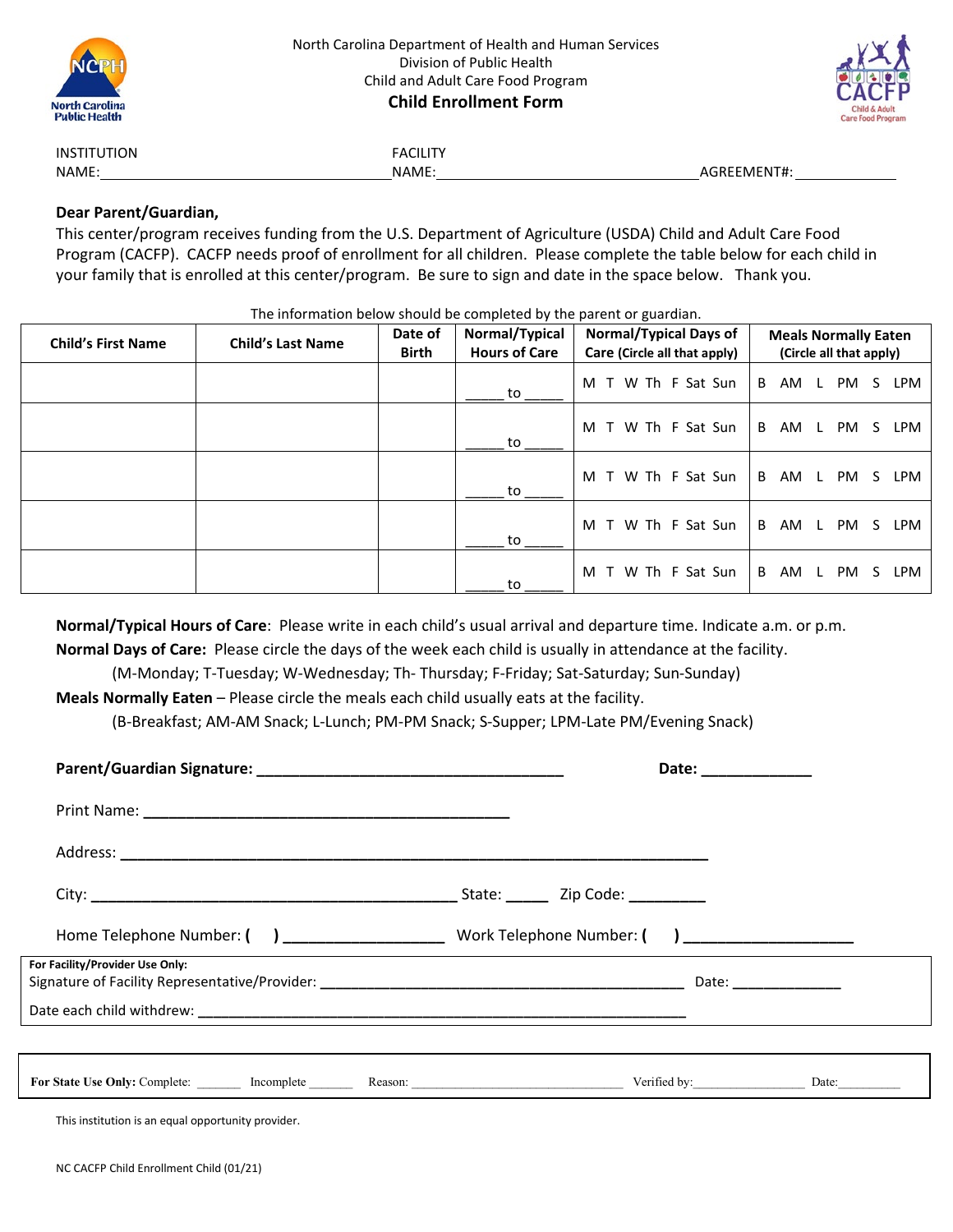| North Carolina<br><b>Public Health</b> |
|----------------------------------------|

## North Carolina Department of Health and Human Services Division of Public Health Child and Adult Care Food Program **CHILD INCOME ELIGIBILITY APPLICATION**



|                                                                                                                                                                                                                                                                                                                                                                                                                                                                                                                                                                                                                                                                                                                                                                                                                                                                                                                                                                                                     |                                              |                                                    |                                                               |                                                                                  | <b>Care Food Program</b>                 |  |  |
|-----------------------------------------------------------------------------------------------------------------------------------------------------------------------------------------------------------------------------------------------------------------------------------------------------------------------------------------------------------------------------------------------------------------------------------------------------------------------------------------------------------------------------------------------------------------------------------------------------------------------------------------------------------------------------------------------------------------------------------------------------------------------------------------------------------------------------------------------------------------------------------------------------------------------------------------------------------------------------------------------------|----------------------------------------------|----------------------------------------------------|---------------------------------------------------------------|----------------------------------------------------------------------------------|------------------------------------------|--|--|
| <b>INSTITUTION</b><br>NAME: NAME:                                                                                                                                                                                                                                                                                                                                                                                                                                                                                                                                                                                                                                                                                                                                                                                                                                                                                                                                                                   | <b>FACILITY</b>                              |                                                    |                                                               |                                                                                  |                                          |  |  |
| 1. PARTICIPANT'S NAME & DATE OF BIRTH:                                                                                                                                                                                                                                                                                                                                                                                                                                                                                                                                                                                                                                                                                                                                                                                                                                                                                                                                                              |                                              |                                                    |                                                               |                                                                                  |                                          |  |  |
| First Name<br>Last Name                                                                                                                                                                                                                                                                                                                                                                                                                                                                                                                                                                                                                                                                                                                                                                                                                                                                                                                                                                             | Date of Birth                                | First Name                                         |                                                               | Last Name                                                                        | Date of Birth                            |  |  |
| 2. SNAP, TANF or FDPIR case number:                                                                                                                                                                                                                                                                                                                                                                                                                                                                                                                                                                                                                                                                                                                                                                                                                                                                                                                                                                 |                                              |                                                    |                                                               |                                                                                  |                                          |  |  |
|                                                                                                                                                                                                                                                                                                                                                                                                                                                                                                                                                                                                                                                                                                                                                                                                                                                                                                                                                                                                     |                                              |                                                    |                                                               |                                                                                  |                                          |  |  |
|                                                                                                                                                                                                                                                                                                                                                                                                                                                                                                                                                                                                                                                                                                                                                                                                                                                                                                                                                                                                     |                                              |                                                    |                                                               |                                                                                  |                                          |  |  |
| 3. Is this application for a: Foster Child? $\Box$ Yes $\Box$ No Homeless Child? $\Box$ Yes $\Box$ No Child from a migrant family? $\Box$ Yes $\Box$ No                                                                                                                                                                                                                                                                                                                                                                                                                                                                                                                                                                                                                                                                                                                                                                                                                                             |                                              |                                                    |                                                               |                                                                                  |                                          |  |  |
| 4. HOUSEHOLD MEMBERS MONTHLY INCOME:                                                                                                                                                                                                                                                                                                                                                                                                                                                                                                                                                                                                                                                                                                                                                                                                                                                                                                                                                                |                                              |                                                    |                                                               |                                                                                  |                                          |  |  |
| Names of All Other Household Members                                                                                                                                                                                                                                                                                                                                                                                                                                                                                                                                                                                                                                                                                                                                                                                                                                                                                                                                                                | <b>Monthly</b><br>Wages /<br><b>Salaries</b> | <b>Monthly</b><br><b>Social</b><br><b>Security</b> | <b>Monthly Public</b><br>Assistance /<br><b>Child Support</b> | <b>Monthly</b><br><b>Retirement</b><br><b>Pensions</b>                           | <b>Other</b><br><b>Monthly</b><br>Income |  |  |
|                                                                                                                                                                                                                                                                                                                                                                                                                                                                                                                                                                                                                                                                                                                                                                                                                                                                                                                                                                                                     | $\zeta$                                      | \$                                                 | \$                                                            | \$                                                                               | \$                                       |  |  |
|                                                                                                                                                                                                                                                                                                                                                                                                                                                                                                                                                                                                                                                                                                                                                                                                                                                                                                                                                                                                     | $\zeta$                                      | \$                                                 | \$                                                            | $\boldsymbol{\zeta}$                                                             | \$                                       |  |  |
|                                                                                                                                                                                                                                                                                                                                                                                                                                                                                                                                                                                                                                                                                                                                                                                                                                                                                                                                                                                                     | \$                                           | \$                                                 | \$                                                            | \$                                                                               | \$                                       |  |  |
|                                                                                                                                                                                                                                                                                                                                                                                                                                                                                                                                                                                                                                                                                                                                                                                                                                                                                                                                                                                                     | \$                                           | \$                                                 | \$                                                            | \$                                                                               | \$                                       |  |  |
| 6. SIGNATURE AND LAST FOUR DIGITS OF SOCIAL SECURITY NUMBER: I certify that all of the above information is true and correct; that<br>the application is being made in connection with the receipt of federal funds, that Program officials may verify the information on the<br>application; and that deliberate misrepresentation of any of the information on the application may subject me to prosecution under applicable<br>State and Federal criminal statutes.                                                                                                                                                                                                                                                                                                                                                                                                                                                                                                                             |                                              |                                                    |                                                               |                                                                                  |                                          |  |  |
|                                                                                                                                                                                                                                                                                                                                                                                                                                                                                                                                                                                                                                                                                                                                                                                                                                                                                                                                                                                                     |                                              |                                                    |                                                               |                                                                                  |                                          |  |  |
| Signature of Adult Household Member (Required)                                                                                                                                                                                                                                                                                                                                                                                                                                                                                                                                                                                                                                                                                                                                                                                                                                                                                                                                                      |                                              | Date                                               |                                                               | Last Four Digits of Social Security Number<br>(Required if qualifying by income) |                                          |  |  |
| <b>Printed Name</b>                                                                                                                                                                                                                                                                                                                                                                                                                                                                                                                                                                                                                                                                                                                                                                                                                                                                                                                                                                                 |                                              |                                                    | Home Telephone #                                              |                                                                                  | Work Telephone #                         |  |  |
| Address                                                                                                                                                                                                                                                                                                                                                                                                                                                                                                                                                                                                                                                                                                                                                                                                                                                                                                                                                                                             |                                              | City                                               |                                                               | Zip Code                                                                         | Check if no SSN $\Box$                   |  |  |
| The Richard B. Russell National School Lunch Act requires the information on this application. You do not have to give the information, but if you do not, we cannot                                                                                                                                                                                                                                                                                                                                                                                                                                                                                                                                                                                                                                                                                                                                                                                                                                |                                              |                                                    |                                                               |                                                                                  |                                          |  |  |
|                                                                                                                                                                                                                                                                                                                                                                                                                                                                                                                                                                                                                                                                                                                                                                                                                                                                                                                                                                                                     |                                              |                                                    |                                                               |                                                                                  |                                          |  |  |
|                                                                                                                                                                                                                                                                                                                                                                                                                                                                                                                                                                                                                                                                                                                                                                                                                                                                                                                                                                                                     |                                              |                                                    | For state use only:<br>Verified by:                           |                                                                                  | Date:                                    |  |  |
| $\Box$ Free<br>$\Box$ Reduced-Price                                                                                                                                                                                                                                                                                                                                                                                                                                                                                                                                                                                                                                                                                                                                                                                                                                                                                                                                                                 | $\Box$ Denied                                |                                                    | Verified classification:<br>$\square$ Free                    | $\Box$ Reduced-Price                                                             | $\Box$ Denied                            |  |  |
| approve your child for free or reduced-price meals. You must include the last four digits of the social security number of the adult household member who signs the<br>application. The last four digits of the social security number is not required when you apply on behalf of a foster child or you list a Supplemental Nutrition Assistance<br>Program (SNAP), Temporary Assistance for Needy Families (TANF) Program or Food Distribution Program on Indian Reservations (FDPIR) case number for your child or<br>other FDPIR identifier or when you indicate that the adult household member signing the application does not have a social security number. We will use your<br>information to determine if your child is eligible for free or reduced-price meals and for administration and enforcement of the Program.<br>To be completed by Institution/Sponsor<br>TOTAL HOUSEHOLD SIZE TOTAL HOUSEHOLD MONTHLY INCOME \$<br>Approved:<br>Reason for denial:<br>$\Box$ Income too high | $\Box$ Incomplete application $\Box$ Other:  |                                                    |                                                               | Reason for classification change:                                                |                                          |  |  |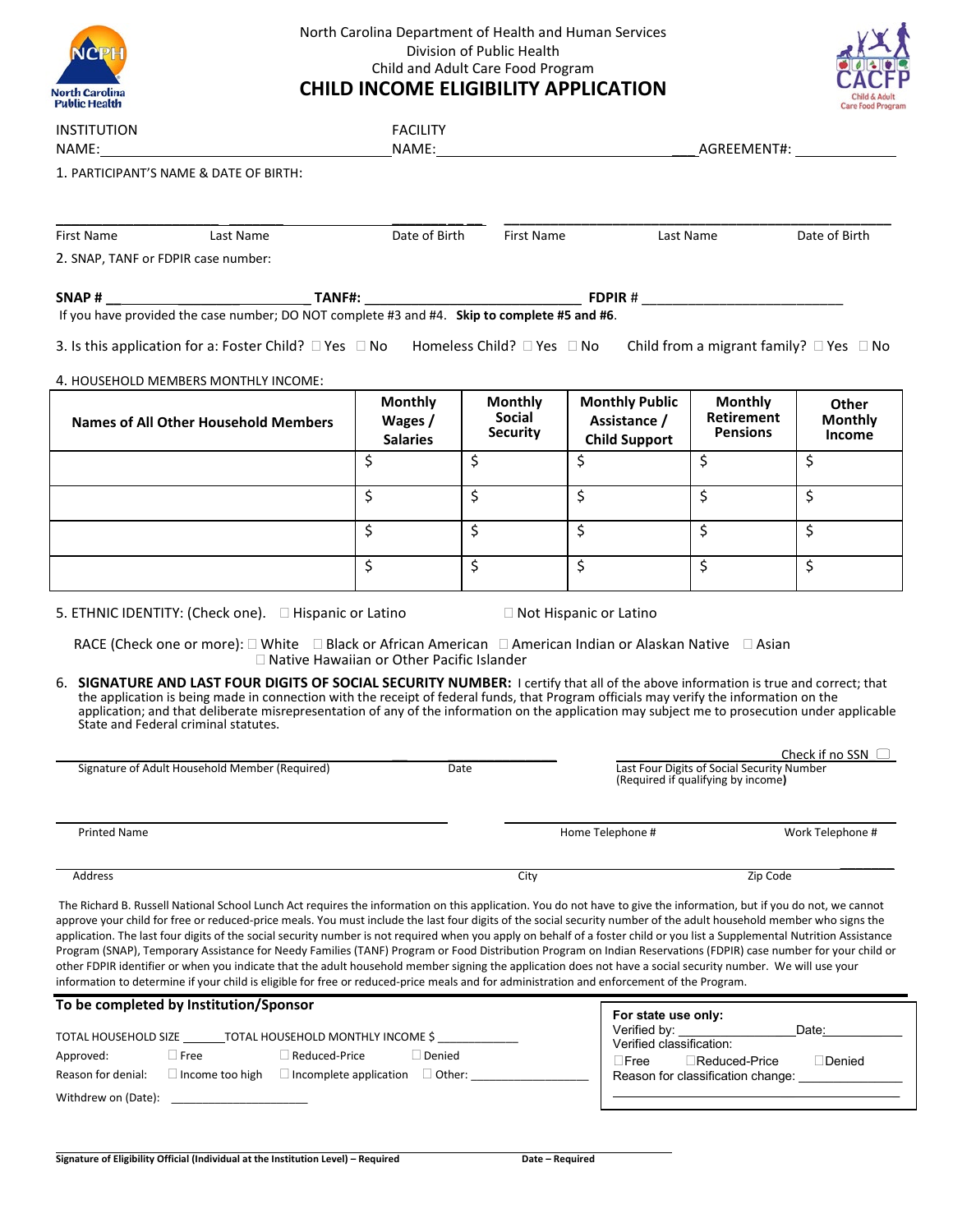## **INSTRUCTIONS**

Please complete the Child Income Eligibility Applications using the instructions below. The application must be signed in number 6 and returned to the child care center.

## **1-PARTICIPANT'S INFORMATION:**

a. Print the name(s) and birth date(s) of the child/children enrolled in the center.

# **2**-**HOUSEHOLD GETTING SNAP, TANF, OR FDPIR BENEFITS:**

- a. If you participate in SNAP, TANF, or FDPIR provide your case or identification number and skip number 4.
- b. If you do not participate in any of these programs, go on to number 3.

# **3-FOSTER, HOMELESS, or MIGRANT CHILD:**

- a. Indicate if either child on the application is a foster child, homeless, or a child from a migrant family.
- b. Households with foster and non-foster children may choose to include the foster child as a household member, as well as any personal income earned by the foster child, on the same household application that includes their non-foster children.
- c. Host families applying for free and reduced priced meals for their own children may include the homeless family as household members if the host family provides financial support to the homeless family. In such cases, the host family must also include any income received by the homeless family.
- d. If the child or children listed are foster, homeless, or from a migrant family, number 4 may be skipped

# **4- HOUSEHOLD INCOME:**

- a. List the names of all other household members.
- b. Write the amount of income (the amount before taxes or anything else is taken out), the frequency of income (i.e. weekly, every two weeks, twice a month, or monthly) received **last month** for each household member and where it came from, such as earnings, public assistance, pensions and other income (refer to examples below for types of income to report). If any amount last month was less than usual, write the person's usual income.

| <b>Earnings from Employment</b>         | Pensions/Retirement/Social Security     | Other Income                              |
|-----------------------------------------|-----------------------------------------|-------------------------------------------|
| Wage/salaries/tips<br>$\bullet$         | Pensions<br>$\bullet$                   | Disability benefits                       |
| Strike benefits                         | Supplemental security income            | Cash withdrawn from savings               |
| Unemployment compensation<br>$\bullet$  | Retirement income<br>$\bullet$          | Interest/dividends<br>$\bullet$           |
| Net income from self-owned<br>$\bullet$ | Veteran's payments                      | Income from estates/trusts/               |
| business or farm                        | Social Security                         | investments                               |
| Worker's compensation<br>$\bullet$      |                                         | Regular contributions from<br>$\bullet$   |
|                                         |                                         | persons not living in the                 |
| Public Assistance/Child                 | <b>Military Households</b>              | household                                 |
| Support/Alimony                         | All cash income, including<br>$\bullet$ | Net royalties/annuities/ net<br>$\bullet$ |
| Public assistance payments<br>$\bullet$ | military benefits received in           | rental income                             |
| <b>TANF payments</b>                    | cash such housing/uniform               | Any other income                          |
| Alimony/Child support<br>$\bullet$      | allowances.                             |                                           |
| payments                                |                                         |                                           |

### **INCOME TO REPORT**

**5-RACIAL/ETHNIC IDENTITY:** Complete the Ethnic/Racial identity question.

## **6-SIGNATURE AND LAST FOUR DIGITS OF SOCIAL SECURITY NUMBER: All households complete this part.**

All Child Income Eligibility Applications must be signed by an adult household member.

The adult household member who signs the certification statement must include the last four digits of his/her social security number. If he/she does not have a social security number, check the "No SSN" box. If you listed a SNAP, TANF, or FDIR number a social security number is not needed.